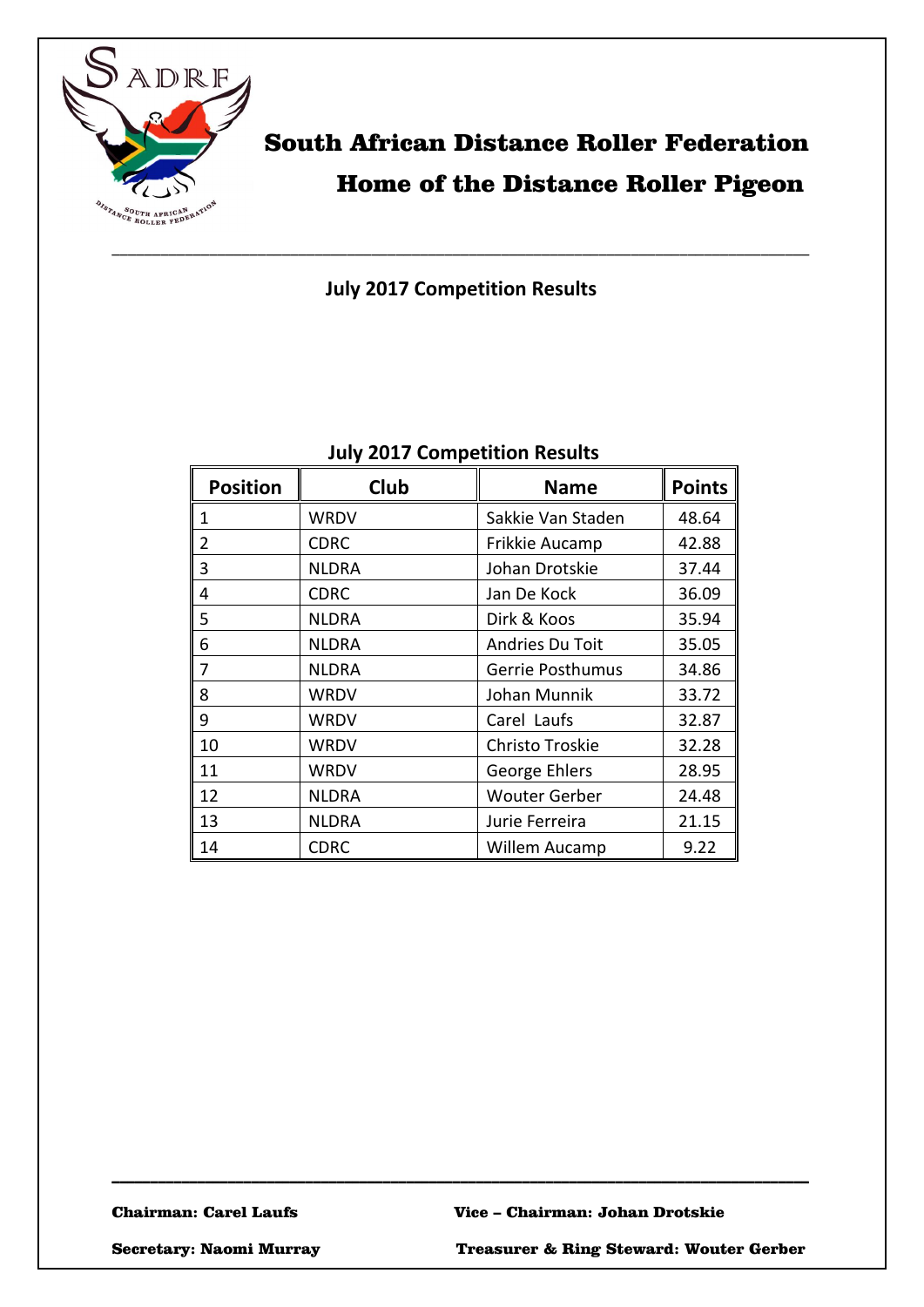

## South African Distance Roller Federation Home of the Distance Roller Pigeon

| <b>Position</b> | Club         | <b>Name</b>             | <b>Points</b> |
|-----------------|--------------|-------------------------|---------------|
| 1               | <b>CDRC</b>  | Frikkie Aucamp          | 242.21        |
| 2               | <b>NLDRA</b> | <b>Gerrie Posthumus</b> | 214.01        |
| 3               | WRDV         | Sakkie van Staden       | 212.79        |
| 4               | <b>NLDRA</b> | Johan Drotskie          | 211.79        |
| 5               | <b>CDRC</b>  | Jan De Kock             | 192.7         |
| 6               | WRDV         | Carel Laufs             | 180.84        |
| 7               | WRDV         | George Ehlers           | 178.75        |
| 8               | <b>NLDRA</b> | Dirk & Koos             | 178.19        |
| 9               | WRDV         | Johan Munnik            | 154.84        |
| 10              | WRDV         | Christo Troskie         | 152.6         |
| 11              | <b>NLDRA</b> | Andries Du Toit         | 147.52        |
| 12              | <b>NLDRA</b> | Jurie Ferreira          | 109.48        |
| 13              | <b>NLDRA</b> | <b>Wouter Gerber</b>    | 106.55        |
| 14              | <b>CDRC</b>  | Willem Aucamp           | 71.06         |

### **2017 League Position**

#### **2017 Highest Competition Point**

| <b>Position</b> | Club        | <b>Name</b>             | <b>Points</b> |
|-----------------|-------------|-------------------------|---------------|
|                 | <b>CDRC</b> | Frikkie Aucamp          | 50.28         |
|                 | WRDV        | Sakkie van Staden       | 48.64         |
|                 | WRDV        | Sakkie van Staden       | 46.87         |
|                 | CDRC        | Frikkie Aucamp          | 45.12         |
|                 | NLDRA       | <b>Gerrie Posthumus</b> | 43.01         |

\_\_\_\_\_\_\_\_\_\_\_\_\_\_\_\_\_\_\_\_\_\_\_\_\_\_\_\_\_\_\_\_\_\_\_\_\_\_\_\_\_\_\_\_\_\_\_\_\_\_\_\_\_\_\_\_\_\_\_\_\_\_\_\_\_\_\_\_\_\_\_\_\_\_\_\_\_\_\_\_\_\_\_\_\_\_\_\_\_\_

Secretary: Naomi Murray Treasurer & Ring Steward: Wouter Gerber